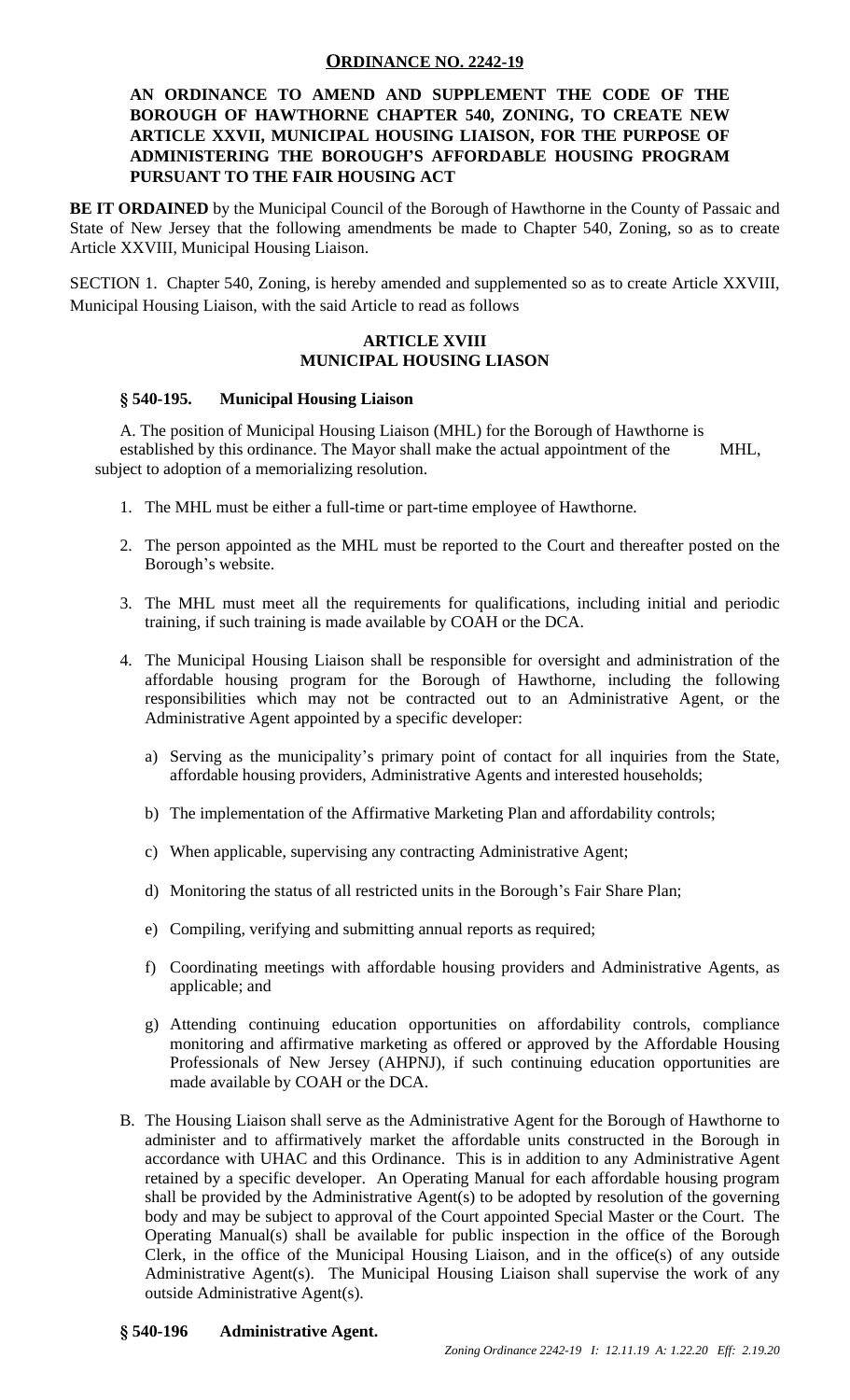- A. An Outside Administrative Agent may be either an independent entity serving under contract to and reporting to the Borough or reporting to a specific individual developer. *The fees of any Outside Administrative Agent shall be paid by the owners of the affordable units for which the services of the Administrative Agent are required.* The Borough Administrative Agent shall monitor and work with any Outside Administrative Agents appointed by individual developers. The Borough Administrative Agent and any Outside Administrative Agent(s) shall perform the duties and responsibilities of an Administrative Agent as set forth in UHAC, including those set forth in Sections 5:80-26.14, 16 and 18 thereof, which includes:
- 1. Affirmative Marketing:
	- a) Conducting an outreach process to affirmatively market affordable housing units in accordance with the Affirmative Marketing Plan of the Borough of Hawthorne and the provisions of N.J.A.C. 5:80-26.15; and
	- b) Providing counseling or contracting to provide counseling services to low- and moderateincome applicants on subjects such as budgeting, credit issues, mortgage qualification, rental lease requirements, and landlord/tenant law.
- 2. Household Certification:
	- a) Soliciting, scheduling, conducting and following up on interviews with interested households;
	- b) Conducting interviews and obtaining sufficient documentation of gross income and assets upon which to base a determination of income eligibility for a low- or moderate-income unit;
	- c) Providing written notification to each applicant as to the determination of eligibility or non-eligibility;
	- d) Requiring that all certified applicants for restricted units execute a certificate substantially in the form, as applicable, of either the ownership or rental certificates set forth in Appendices J and K of N.J.A.C. 5:80-26.1 et seq.;
	- e) Creating and maintaining a referral list of eligible applicant households living in the housing region and eligible applicant households with members working in the housing region where the units are located;
	- f) Employing a random selection process as provided in the Affirmative Marketing Plan of the Borough of Hawthorne when referring households for certification to affordable units; and
	- g) Notifying the following entities of the availability of affordable housing units in the Borough of Hawthorne: Fair Share Housing Center, the New Jersey State Conference of the NAACP, the Latino Action Network, the Passaic County Branch of the NAACP, Senior Citizens United Community Services (S.C.U.C.S.), and the Supportive Housing Association.
- 3. Affordability Controls:
	- a) Furnishing to attorneys or closing agents forms of deed restrictions and mortgages for recording at the time of conveyance of title of each restricted unit;
	- b) Creating and maintaining a file on each restricted unit for its control period, including the recorded deed with restrictions, recorded mortgage and note, as appropriate;
	- c) Ensuring that the removal of the deed restrictions and cancellation of the mortgage note are effectuated and properly filed with the Passaic County Register of Deeds or Passaic County Clerk's office after the termination of the affordability controls for each restricted unit;
	- d) Communicating with lenders regarding foreclosures; and
	- e) Ensuring the issuance of Continuing Certificates of Occupancy or certifications pursuant to N.J.A.C. 5:80-26.10.
- 4. Resales and Re-rentals: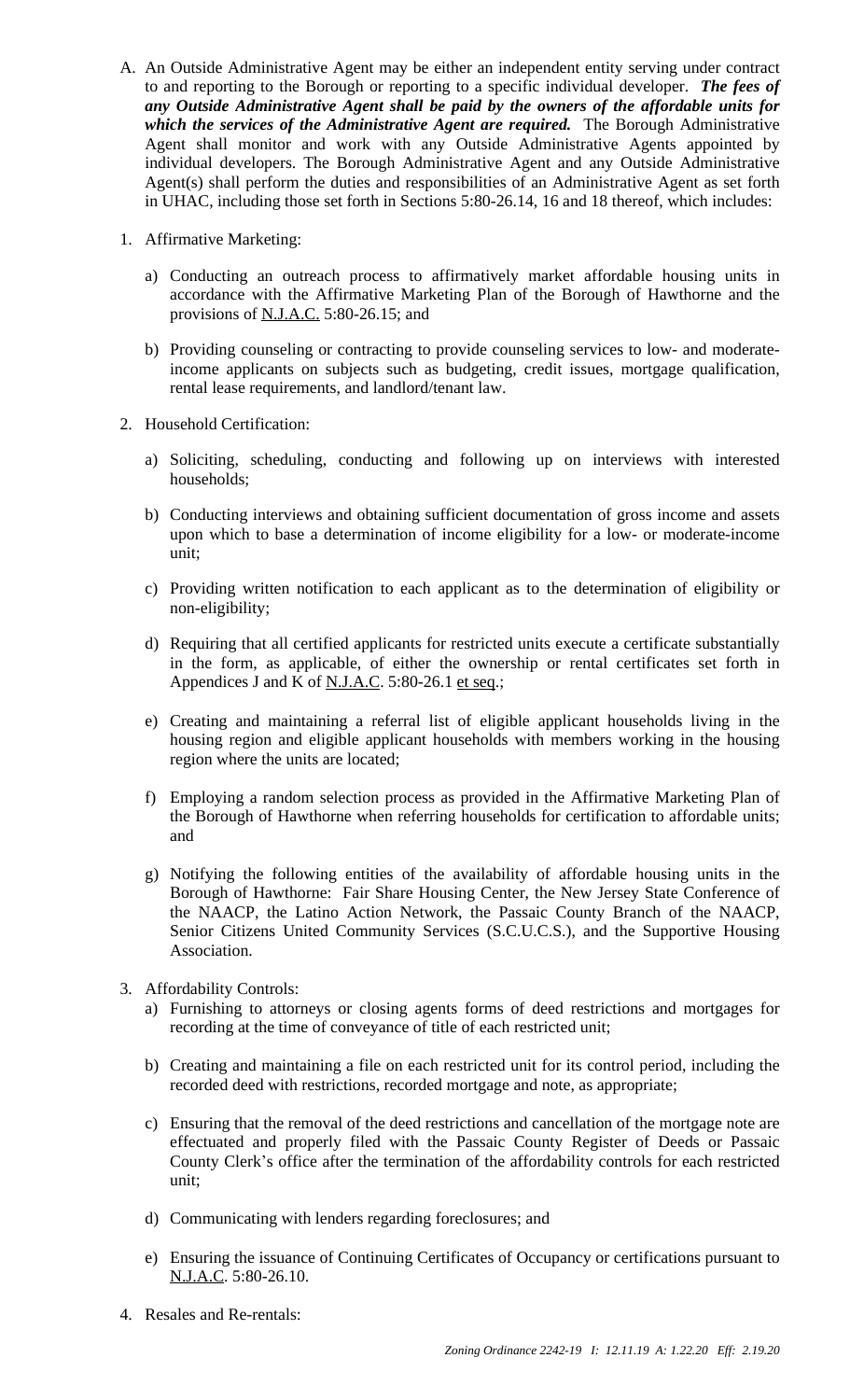- a) Instituting and maintaining an effective means of communicating information between owners and the Borough's Administrative Agent, or any Administrative Agent appointed by a specific developer, regarding the availability of restricted units for resale or re-rental; and
- b) Instituting and maintaining an effective means of communicating information to low- (or very low-) and moderate-income households regarding the availability of restricted units for resale or re-rental.
- 5. Processing Requests from Unit Owners:
	- a) Reviewing and approving requests for determination from owners of restricted units who wish to take out home equity loans or refinance during the term of their ownership that the amount of indebtedness to be incurred will not violate the terms of this Ordinance;
	- b) Reviewing and approving requests to increase sales prices from owners of restricted units who wish to make capital improvements to the units that would affect the selling price, such authorizations to be limited to those improvements resulting in additional bedrooms or bathrooms and the depreciated cost of central air conditioning systems;
	- c) Notifying the municipality of an owner's intent to sell a restricted unit; and
	- d) Making determinations on requests by owners of restricted units for hardship waivers.
- 6. Enforcement:
	- a) Securing annually from the municipality a list of all affordable housing units for which tax bills are mailed to absentee owners, and notifying all such owners that they must either move back to their unit or sell it;
	- b) Securing from all developers and sponsors of restricted units, at the earliest point of contact in the processing of the project or development, written acknowledgement of the requirement that no restricted unit can be offered, or in any other way committed, to any person, other than a household duly certified to the unit by the Borough's Administrative Agent, or any Administrative Agent appointed by a specific developer;
	- c) Posting annually, in all rental properties (including two-family homes), a notice as to the maximum permitted rent together with the telephone number of the Borough's Administrative Agent, or any Administrative Agent appointed by a specific developer, where complaints of excess rent or other charges can be made;
	- d) Sending annual mailings to all owners of affordable dwelling units, reminding them of the notices and requirements outlined in N.J.A.C. 5:80-26.18(d)4;
	- e) Establishing a program for diverting unlawful rent payments to the Borough's Affordable Housing Trust Fund; and
	- f) Creating and publishing a written operating manual for each affordable housing program administered by the Borough's Administrative Agent, or any Administrative Agent appointed by a specific developer, to be approved by the Borough Council and the Court, setting forth procedures for administering the affordability controls.
- 7. Additional Responsibilities:
	- a) The Borough's Administrative Agent shall have the authority to take all actions necessary and appropriate to carry out its responsibilities hereunder.
	- b) The Borough's Administrative Agent shall prepare monitoring reports for submission in time to meet the Court-approved monitoring and reporting requirements in accordance with the deadlines set forth in this Ordinance. The Borough's Administrative Agent will be responsible for collecting monitoring information from any Administrative Agents appointed by specific developers.
	- c) The Borough's Administrative Agent, or any Administrative Agent appointed by a specific developer, shall attend continuing education sessions on affordability controls, compliance monitoring, and affirmative marketing at least annually and more often as needed.

SECTION 2. If any section, subsection, paragraph, sentence or other part of this Ordinance is adjudged unconstitutional or invalid, such judgment shall not affect or invalidate the remainder of this Ordinance.